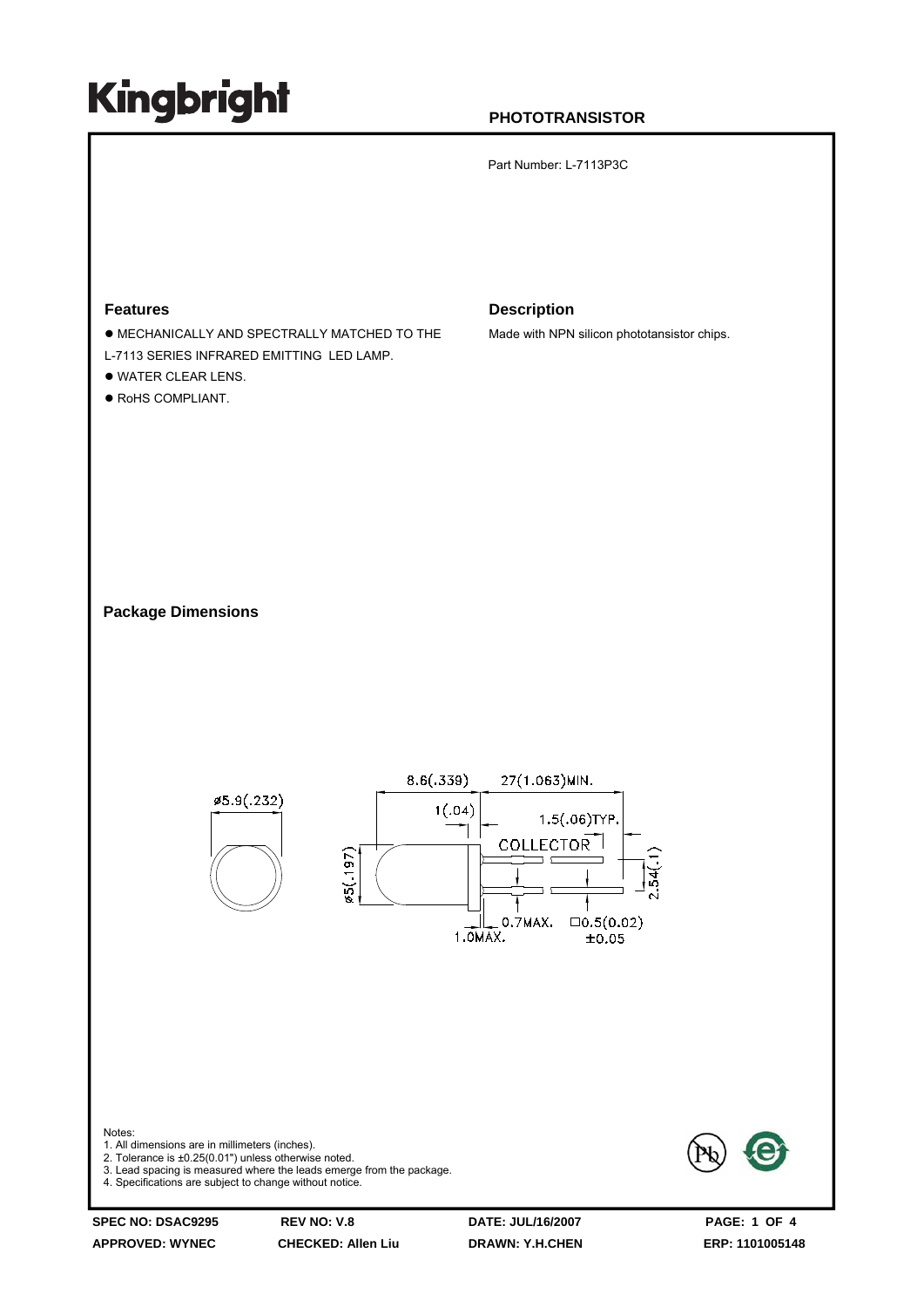#### **Electrical / Optical Characteristics at TA=25°C**

| Symbol         | <b>Parameter</b>                        | Min. | Typ. | Max. | <b>Units</b> | <b>Test Conditions</b>                             |
|----------------|-----------------------------------------|------|------|------|--------------|----------------------------------------------------|
| <b>VBR CEO</b> | Collector-to-Emitter Breakdown Voltage  | 30   |      |      | $\vee$       | $lc = 100uA$<br>Ee=0mW/c $\text{m}^*$              |
| <b>VBR ECO</b> | Emitter-to-Collector Breakdown Voltage  | 5    |      |      | $\vee$       | $IE=100uA$<br>Ee=0mW/c $m^2$                       |
| VCE (SAT)      | Collector-to-Emitter Saturation Voltage |      |      | 0.8  | $\vee$       | $lc = 2mA$<br>Ee=20mW/c $\mathbf{m}^*$             |
| I CEO          | <b>Collector Dark Current</b>           |      |      | 100  | nA           | $Vce = 10V$<br>Ee=0mW/c $\text{m}^*$               |
| <b>TR</b>      | Rise Time (10% to 90%)                  |      | 15   |      | us           | $VCE = 5V$<br>$lc = 1mA$<br>$RL = 1000\Omega$      |
| TF             | Fall Time (90% to 10%)                  |      | 15   |      | us           |                                                    |
| I(ON)          | On State Collector Current              | 0.1  | 0.5  |      | mA           | $VCE = 5V$<br>Ee=1mW/c $m^2$<br>$\lambda = 940$ nm |
| 201/2          | Viewing Angle                           |      | 20   |      | deg          |                                                    |

#### **Absolute Maximum Ratings at TA=25°C**

| <b>Parameter</b>                                          | <b>Max.Ratings</b>                 |  |  |
|-----------------------------------------------------------|------------------------------------|--|--|
| Collector-to-Emitter Voltage                              | 30V                                |  |  |
| Emitter-to-Collector Voltage                              | 5٧                                 |  |  |
| Power Dissipation at (or below) 25°C Free Air Temperature | 100mW                              |  |  |
| <b>Operating Temperature</b>                              | $-40^{\circ}$ C To $+85^{\circ}$ C |  |  |
| Storage Temperature                                       | $-40^{\circ}$ C To $+85^{\circ}$ C |  |  |
| Lead Soldering Temperature (>5mm for 5sec)                | $260^{\circ}$ C                    |  |  |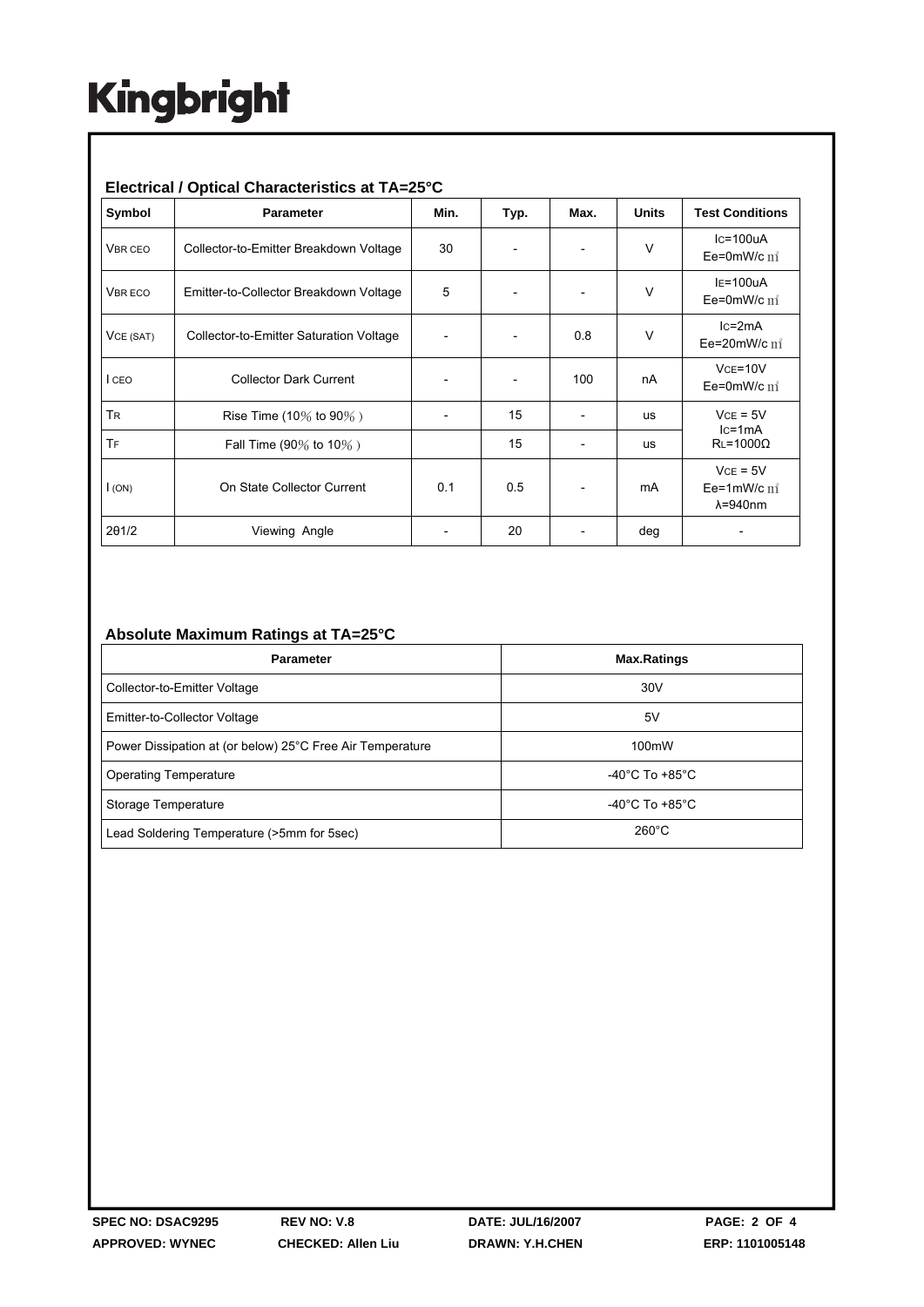### **IFD MOUNTING METHOD**

1. The lead pitch of the LED must match the pitch of the mounting holes on the PCB during component placement. Lead-forming may be required to insure the lead pitch matches the hole pitch. Refer to the figure below for proper lead forming procedures.  $(Fiq. 1)$ 



" ( )" Correct mounting method  $" \times"$  Incorrect mounting method Note 1-2 : Do not route PCB trace in the contact area between the leadframe and the PCB to prevent short-circuits.

2. When soldering wire to the LED, use individual heat-shrink tubing to insulate the exposed leads to prevent accidental contact short-circuit.  $(Fiq. 2)$ 



3. Use stand-offs (Fig. 3) or spacers (Fig. 4) to securely position the LED above the PCB.